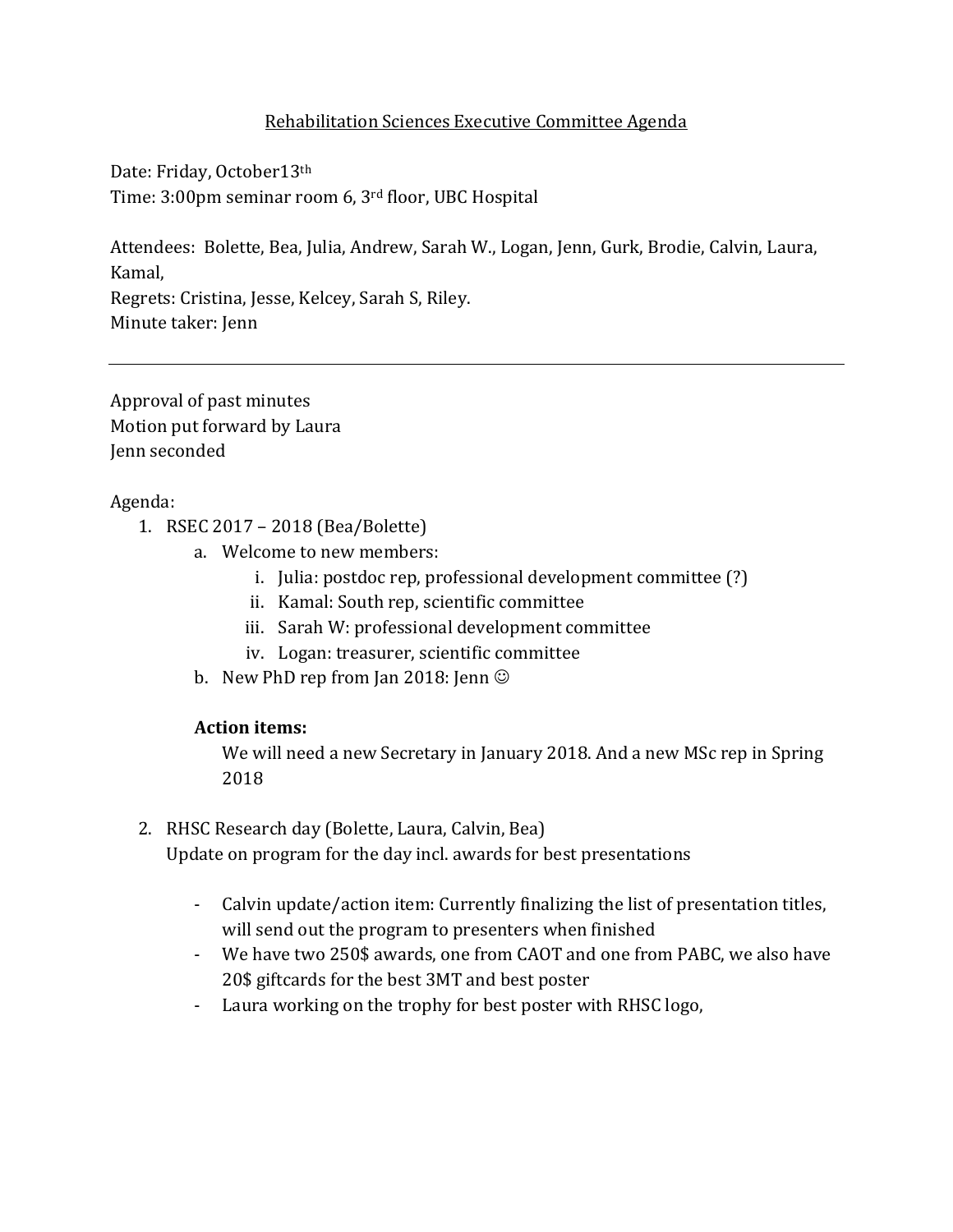RSEC members who will be attending on the 25th: Calvin Jenn Logan Bea Bolette Laura Gurk Kamal (afternoon only) Julia (am only) Brodie (till 3pm)

a. Tasks for RSEC members:

Prep:

- i. Make signs with RSD logo and title (print off using PT department) at least 4 colour sheets (and voting sheet for logos)- **Sarah W**
- ii. Make time cards (5 minute and 1 minute warning, and 30 second for 3MT)- **Brodie**
- iii. print program of the day incl. twitter #in big format for walls- **Calvin**
- iv. Staples run: Buy name tags and scotch tape- **Andrew**
- v. Buy 2x \$20 Starbucks card for awards- **Laura**

During RSRD:

- vi. Set-up crew (3 people + 1 coffee person): prep food, set up signs-**Jenn, Logan, Bolette start at 8am**
- vii. Pick up coffee am- **Laura**
- viii. Timekeeper during presentations- **Brodie oral 1 and 3MT; Bea oral 2**
- ix. Session chairs:
	- 1. Welcome and closing remarks + logo voting activity before lunch- **Laura with Sue Forwell**

Note: Laura also to introduce the PABC and CAOT people after the poster teasers

- 2. First block of oral presentations and poster teaser- **Bolette**
- 3. Announce Best abstract winner presentation and 3MT- **Bea**
- 4. Second block of oral presentations- **Calvin**
- x. Pick up coffee for afternoon break (during lunch break)- **Gurk**
- xi. Doorkeeper (to guide people to the right location)- **Jenn and Julia**
- **xii.** Lunch crew (2 people + 1 coffee person)- **Gurk is coffee person, Julia and Logan on lunch crew**
- xiii. Take photos during presentations- **Gurk and Kamal will take photos, Sarah W to lend her camera.**
- xiv. Clean up crew- **Everyone!**